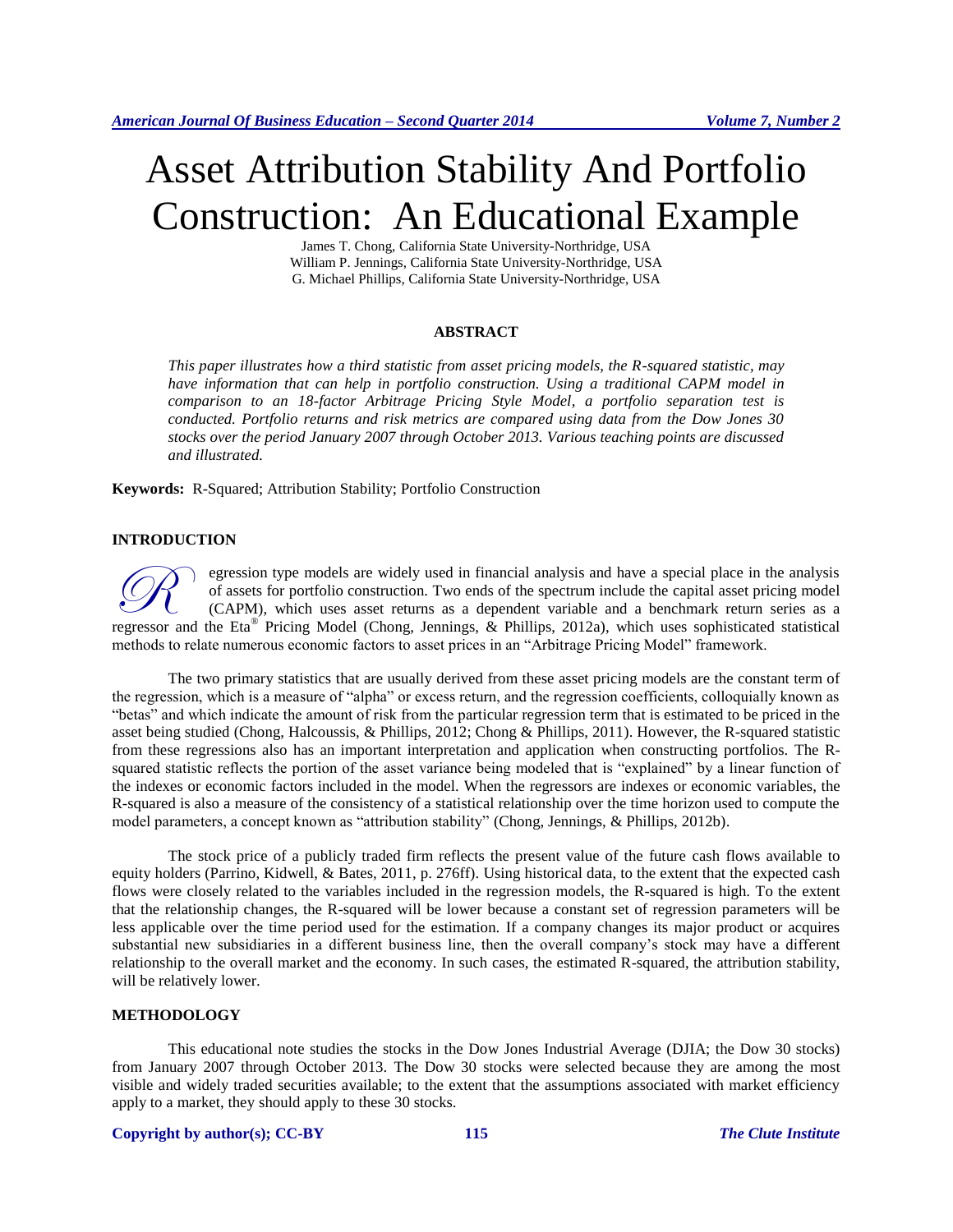# *American Journal Of Business Education – Second Quarter 2014 Volume 7, Number 2*

The first step in this analysis is to run regressions for each model, for each stock, using data up to the estimation date. While advanced classes may use more complicated estimation methods, ordinary least squares (OLS) was employed in this study. (Alternatives could include OLS with robust standard errors, least absolute deviation estimation, and numerous other methods. While such methods are generally found in popular statistical packages, such as GRETL, MySTAT, or EVIEWS, it is the authors' experience that alternative methods may be unfamiliar or overly challenging for those business students without an econometric background.) Alternatively, software systems, such as MacroRisk Analytics (available to schools as part of the FAStech program and other distribution channels), provide the regression estimates automatically without the students needing to manipulate raw data or run regressions.

## **RESULTS**

Table 1 shows the average R-squared statistics for the CAPM (single index) model and the Eta Pricing (18 factor) Model by year, and Figure 1 shows the underlying R-squared statistics graphically by year.

| Year     | <b>CAPM</b> | Eta    |
|----------|-------------|--------|
| 2007     | 28.81%      | 88.46% |
| 2008     | 47.81%      | 90.34% |
| 2009     | 61.53%      | 92.47% |
| 2010     | 49.52%      | 92.85% |
| 2011     | 54.28%      | 93.35% |
| 2012     | 63.77%      | 95.32% |
| 2013 YTD | 41.80%      | 93.47% |
| Overall  | 49.61%      | 92.33% |

**Table 1: R-Squared Statistics for Each Model by Year**

It is worth noting in Table 1 that the 2009 estimated CAPM R-squared is substantially higher than the estimates for 2008 and 2010 because it reflects the market drop in the fall of 2008. (Since the estimate is as of January 1 in the given year, it reflects previous years' data.) Similarly, the 2012 data is substantially higher, reflecting the July 2011-September 2011 collapse due to the Greek crisis and the lowering of the United States debt rating. To the extent that the CAPM captures "bubble risk," when the entire market moves together in response to difficult information, the estimated R-squared statistic would be expected to be higher. On the other hand, the Rsquared statistics for the Eta Model demonstrate stability generally regardless of the fluctuations in the economy. This is sometimes a source of confusion - while the economy may experience great fluctuations, when the economic variables are included in the regression model, then the relationship to those variables may not change even though the values of those variables do change. On the other hand, for single index models, such as the CAPM, fluctuating economic variables may have dramatic impact on the accuracy of the model fit because of the magnitude of the excluded factors.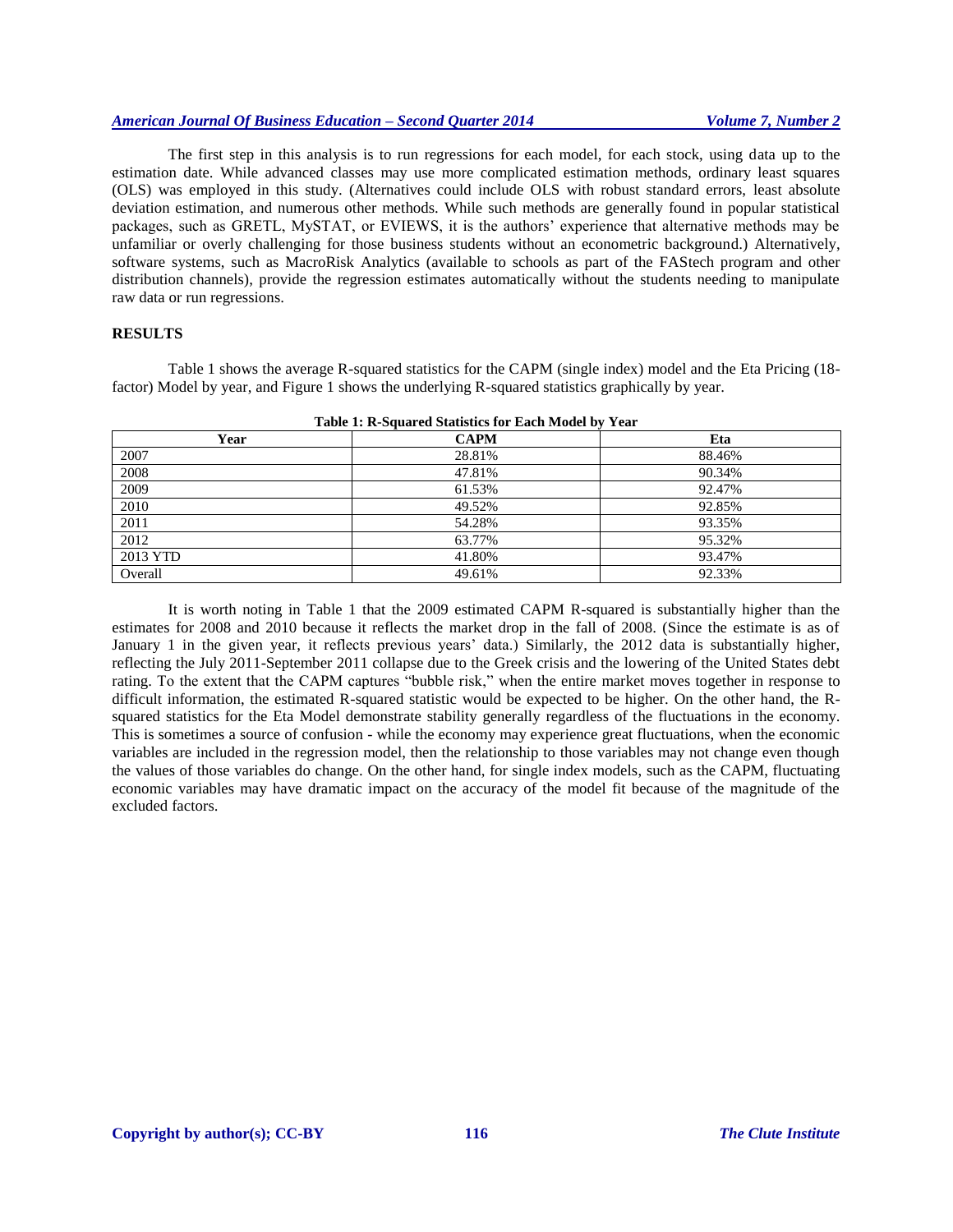

**Figure 1: Graphical Representation of the R-Squared Statistics by Year**

The more robust Eta Model not only demonstrates a higher explanatory percentage, but also a more concentrated distribution of R-squared statistics for the whole Dow 30 universe. The wide divergence in the Rsquared statistics for the CAPM model also reflects an inherent instability in the CAPM model due to asymmetries between "up markets" and "down markets" (Chong, Jennings, & Phillips, 2013).

The next step in this exercise is to see whether or not different R-squared statistics have information that is useful in portfolio construction. To assess this, the authors identified the 10 DJIA stocks at the beginning of each year that had the highest CAPM R-squared statistics and constructed equally-weighted portfolios of those stocks. Likewise, for the highest Eta R-squared statistics, the authors also identified the 10 DJIA stocks and constructed equally-weighted portfolios comprising those stocks.

The following is an examination of a chained performance analysis in which the total value of one year's portfolio is chained as the starting balance of next year's portfolio. Figure 2 illustrates the chained performance for the CAPM-top 10 portfolio, the Eta-top 10 portfolio, and the Dow 30 Index, while Table 2 provides summary statistics of portfolio performance. As is evident, overall, the portfolio formed using the Eta R-squared statistics achieved the highest annualized return of 10.53%. While its standard deviation is not the lowest, its return more than compensates for its risk, thus helping the portfolio register the highest return-risk ratio of 0.4104. On the other hand, the return of the CAPM R-squared portfolio failed to offset its risk, resulting in the portfolio trailing the DJIA in terms of the return-risk ratio. Upon further examination, by year, it is noted that the two portfolios formed using the R-squared statistics alternated between achieving superior annualized returns. However, for standard deviation, the DJIA dominated in all years but one. On balance, when viewed from the return-risk perspective, the Eta R-squared portfolio is most consistent in its performance. Investment students may recognize the test referred to here as an example of a portfolio separation test (Fountaine, Jordan, & Phillips, 2008).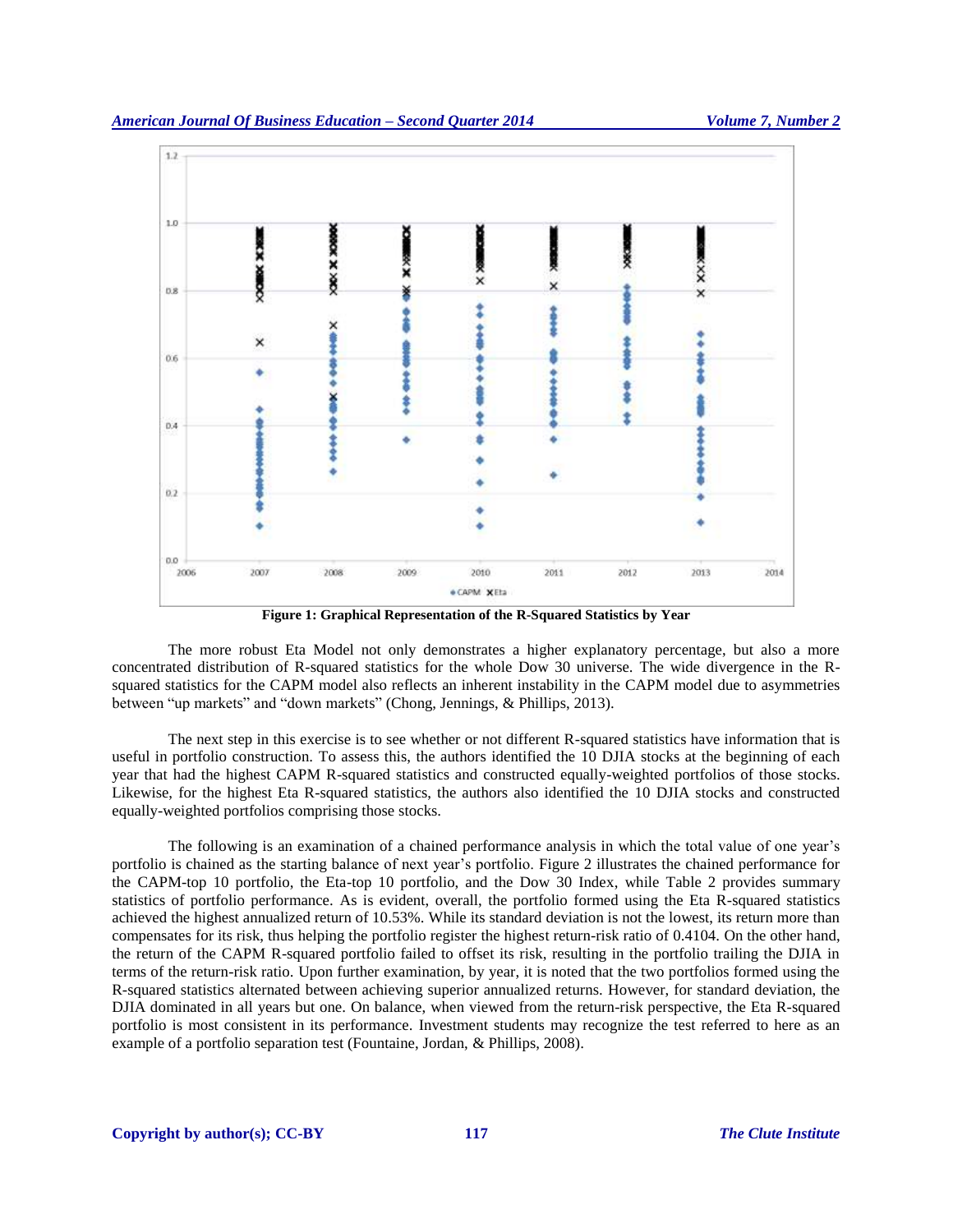

**Figure 2: Graphical Representation of Portfolio Performance**

| <b>Table 2: Summary Statistics of Portfolio Performance</b> |           |             |             |  |
|-------------------------------------------------------------|-----------|-------------|-------------|--|
|                                                             | Eta       | <b>CAPM</b> | <b>DJIA</b> |  |
| <b>Annualized Return</b>                                    |           |             |             |  |
| 2007                                                        | 14.46%    | 0.78%       | 6.43%       |  |
| 2008                                                        | $-21.35%$ | $-46.81%$   | $-33.84%$   |  |
| 2009                                                        | 23.11%    | 35.55%      | 18.82%      |  |
| 2010                                                        | 27.39%    | 18.85%      | 11.02%      |  |
| 2011                                                        | 3.23%     | 5.05%       | 4.69%       |  |
| 2012                                                        | 10.29%    | 12.71%      | 7.26%       |  |
| 2013 YTD                                                    | 28.81%    | 35.17%      | 23.31%      |  |
| Overall                                                     | 10.53%    | 4.02%       | 3.32%       |  |
| <b>Standard Deviation</b>                                   |           |             |             |  |
| 2007                                                        | 15.42%    | 16.63%      | 14.50%      |  |
| 2008                                                        | 35.62%    | 55.55%      | 37.80%      |  |
| 2009                                                        | 37.75%    | 30.88%      | 24.19%      |  |
| 2010                                                        | 25.15%    | 20.98%      | 16.12%      |  |
| 2011                                                        | 25.44%    | 26.16%      | 21.02%      |  |
| 2012                                                        | 13.23%    | 16.43%      | 11.81%      |  |
| 2013 YTD                                                    | 11.56%    | 12.12%      | 10.45%      |  |
| Overall                                                     | 25.66%    | 29.26%      | 21.52%      |  |
| Ratio                                                       |           |             |             |  |
| 2007                                                        | 0.9377    | 0.0469      | 0.4434      |  |
| 2008                                                        | $-0.5994$ | $-0.8427$   | $-0.8952$   |  |
| 2009                                                        | 0.6122    | 1.1512      | 0.7780      |  |
| 2010                                                        | 1.0891    | 0.8985      | 0.6836      |  |
| 2011                                                        | 0.1270    | 0.1930      | 0.2231      |  |
| 2012                                                        | 0.7778    | 0.7736      | 0.6147      |  |
| 2013 YTD                                                    | 2.4920    | 2.9021      | 2.2306      |  |
| Overall                                                     | 0.4104    | 0.1374      | 0.1543      |  |

**Copyright by author(s)[; CC-BY](http://creativecommons.org/licenses/by/3.0/) 118** *[The Clute Institute](http://www.cluteinstitute.com/)*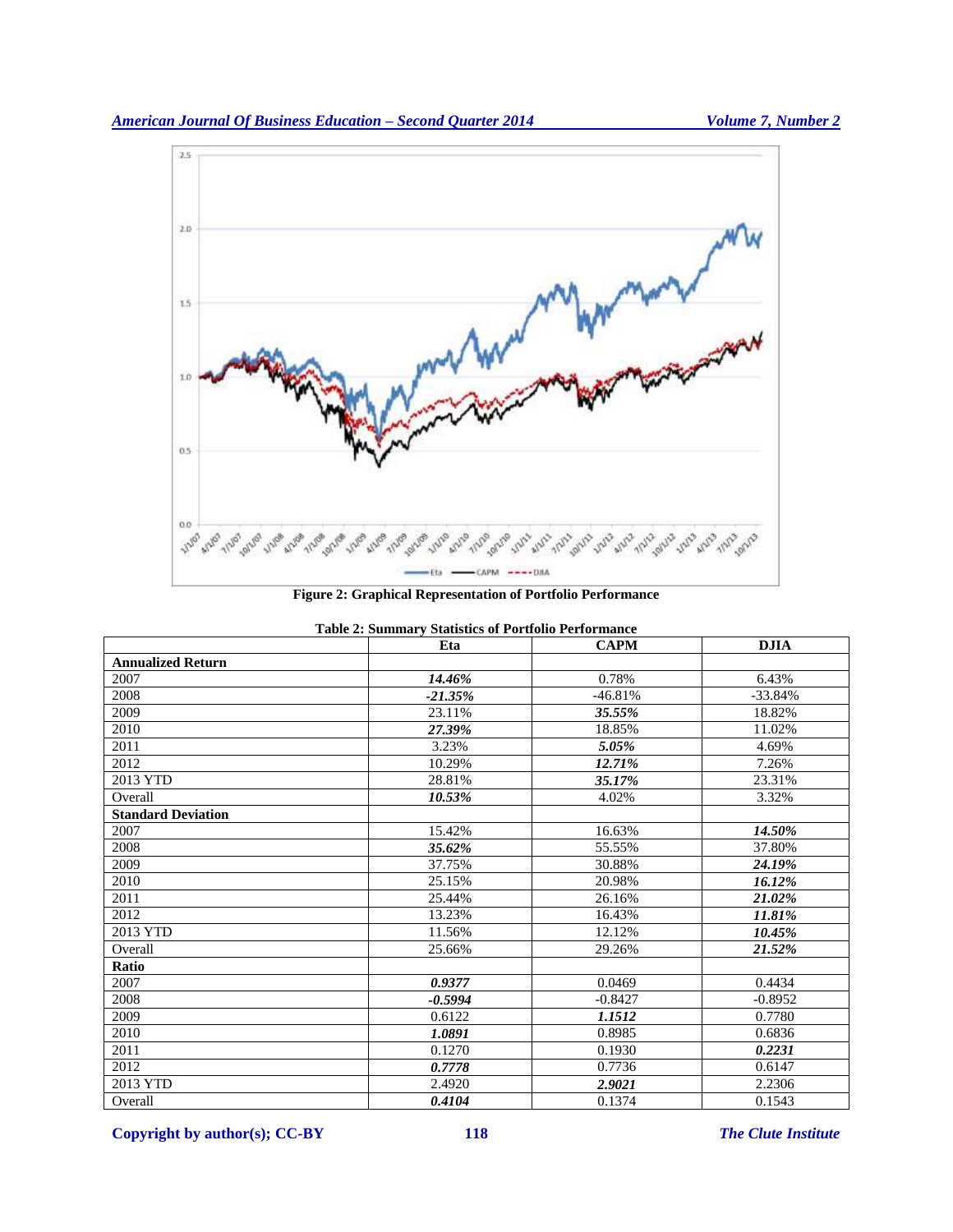The above exercise illustrates that attribution stability, at least over the 2007-2013 time period, is associated with a significantly higher return. Of course, students should be reminded that past performance in no way guarantees future returns. However, this illustrates how some widely available, but largely ignored, information can be easily analyzed and evaluated as a portfolio construction criterion.

# **CONCLUSION**

The primary statistics usually derived from asset pricing models are the constant term of the regression (alpha) and the regression coefficients (betas). However, often overlooked is the R-squared statistic from these regressions. Since the R-squared statistic reflects the portion of the asset variance being modeled that is "explained" by a linear function of the factors included in the model, it is an important measure when applied to portfolio construction.

This study, the efficacy of the R-squared statistics of two asset pricing models - the Capital Asset Pricing Model and the Eta Pricing Model - were examined and applied to portfolio construction. From 2007-2013, the Eta R-squared statistics were more consistent, had higher explanatory power, and demonstrated greater robustness than their CAPM counterparts, the result of which are Eta R-squared portfolios that were more profitable and which contained less risk than those formed using the CAPM R-squared measure. The results of this study illustrate how the often neglected R-squared statistic could be utilized as an effective and profitable portfolio construction criterion.

## **AUTHOR INFORMATION**

**James T. Chong**, Ph.D., is a Professor and Associate Director of the Center for Financial Planning and Investment at California State University, Northridge. He also serves as a Research Economist at MacroRisk Analytics. He received his Ph.D. in Finance from the ICMA Centre, The University of Reading. E-mail: jchong@csun.edu

**William P. Jennings**, Ph.D., is a Professor of Finance and Dean Emeritus of Business at California State University, Northridge, where he was formerly Chair of the Department of Finance, Financial Planning, and Insurance. He received his Ph.D. from the University of California, Los Angeles. E-mail: william.jennings@csun.edu

**G. Michael Phillips**, Ph.D., is the Director of the Center for Financial Planning and Investment and a Professor of Finance, Financial Planning, and Insurance at California State University, Northridge. He also serves as Chief Scientist for MacroRisk Analytics. He received his Ph.D. from the University of California, San Diego, with specializations in econometrics and applied economics. E-mail: mphillips@csun.edu (Corresponding author)

## **REFERENCES**

- 1. Chong, J., Halcoussis, D., & Phillips, G. M. (2012). Misleading betas: An educational example. *American Journal of Business Education, 5*(5), 617-622.
- 2. Chong, J., Jennings, W. P., & Phillips, G. M. (2012a). Eta® analysis of portfolios: The economy matters. *Journal of Wealth Management, 15*(2), 72-84.
- 3. Chong, J., Jennings, W. P., & Phillips, G. M. (2012b). Five types of risk and a fistful of dollars: Practical risk analysis for investors. *Journal of Financial Service Professionals, 66*(3), 68-76.
- 4. Chong, J., Jennings, W. P., & Phillips, G. M. (2013). Why downside beta is better: An educational example. *American Journal of Business Education, 6*(3), 371-374.
- 5. Chong, J., & Phillips, G. M. (2011). Beta measures market risk except when it doesn't: Regime-switching alpha and errors in beta. *Journal of Wealth Management, 14*(3), 67-72.
- 6. Fountaine, D., Jordan, D. J., & Phillips, G. M. (2008). Using economic value added as a portfolio separation criterion. *Quarterly Journal of Finance and Accounting, 47*(2), 69-81.
- 7. Parrino, R., Kidwell, D. S., & Bates, T. (2011). *Fundamentals of corporate finance* (2<sup>nd</sup> ed.). Hoboken: Wiley.